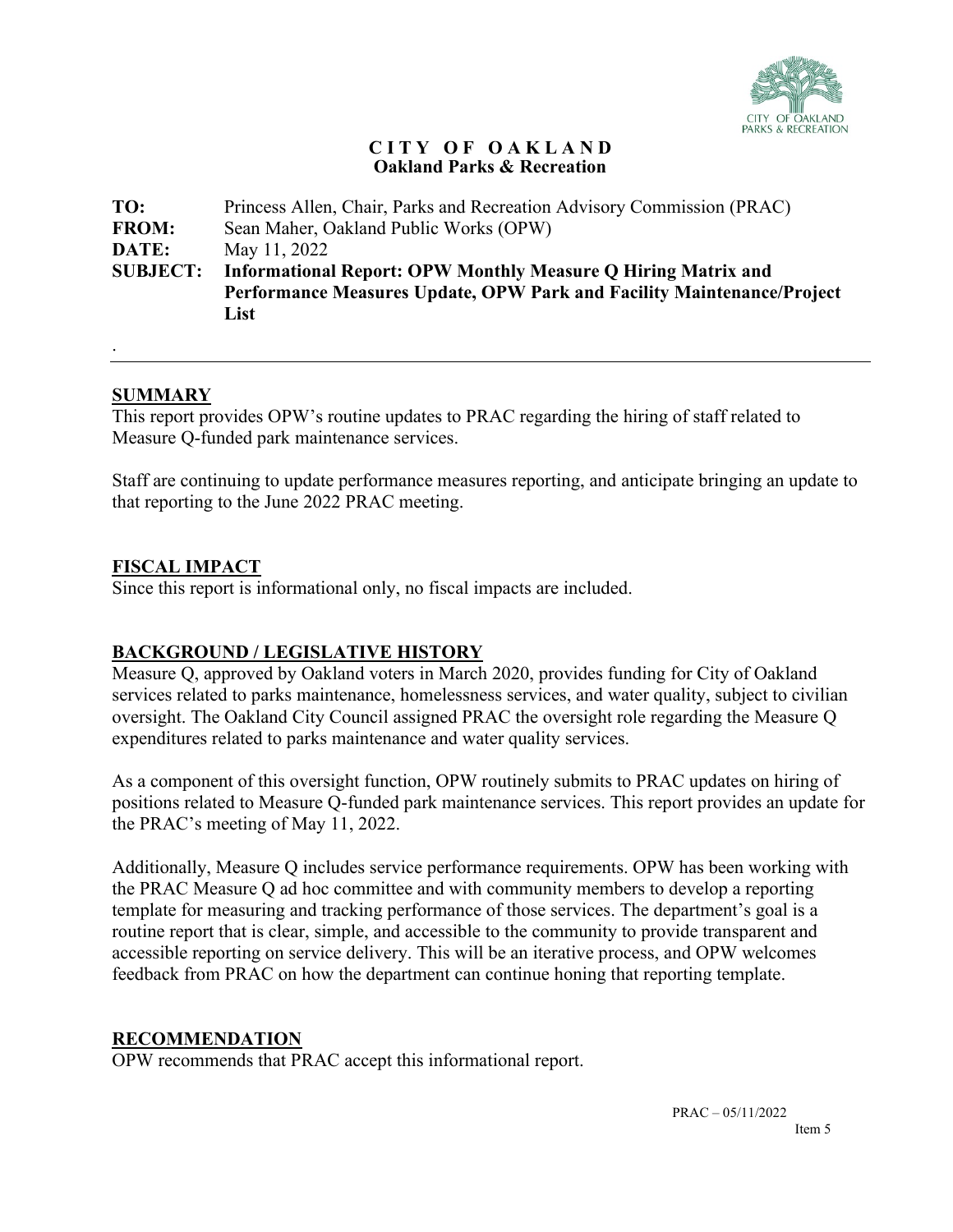Respectfully submitted,

/s/ Sean Maher Prepared by: Sean Maher Acting Assistant to the Director Oakland Public Works

## I**dentification of Support Documents:**

Attachments: Exhibit A – *Measure Q Hiring Progress Tracker, Updated 04/26/2022 (below)*